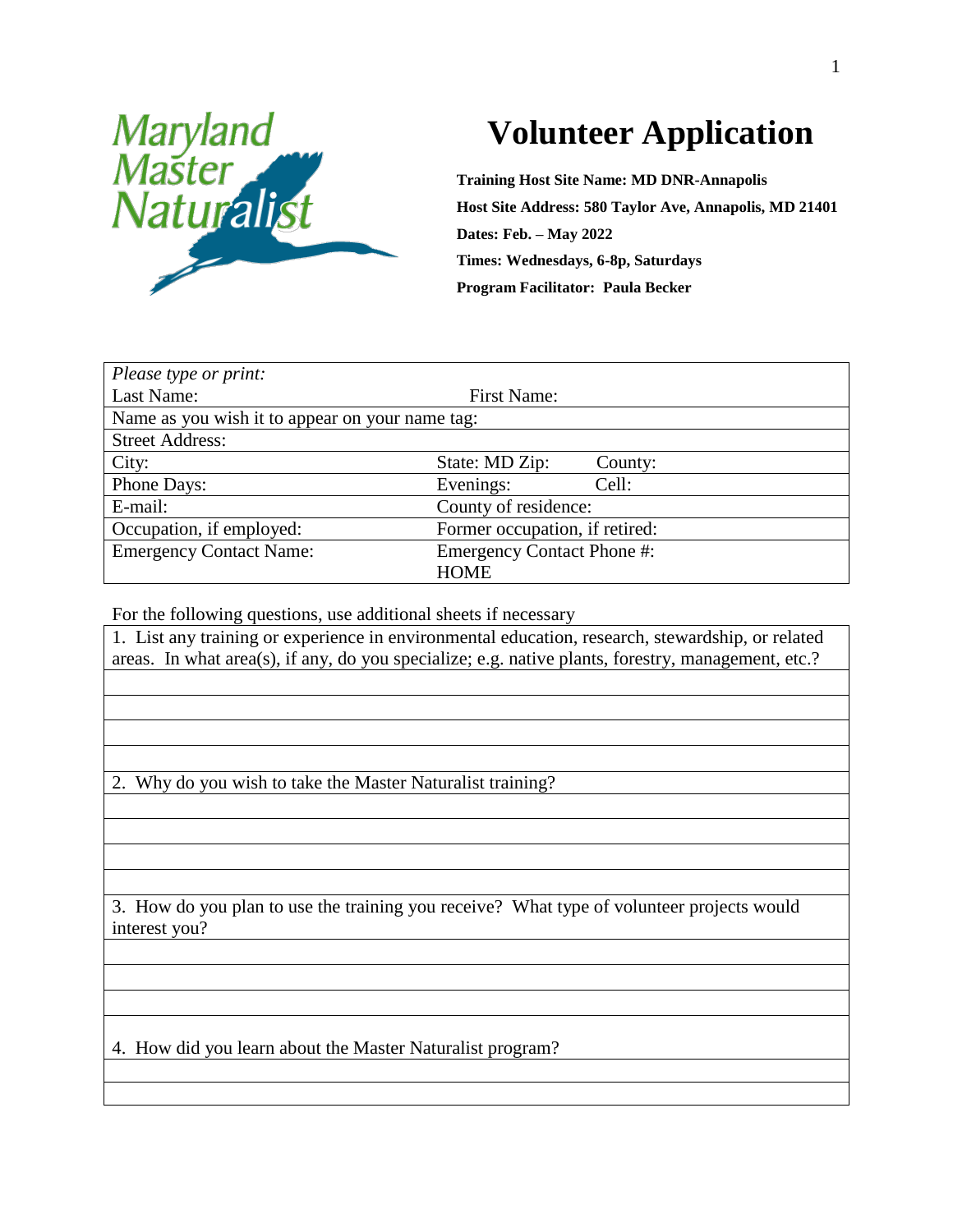5. Master Naturalist activities span a broad range of community service. If you are selected as a Master Naturalist trainee, will you be able to complete your 40 hours of volunteer service within one year of the last day of your volunteer training?" Yes No, please explain

| 6. Please rate your expertise in the following areas:                                       |                     |                         |  |  |
|---------------------------------------------------------------------------------------------|---------------------|-------------------------|--|--|
| $1 =$ experienced<br>$2 =$ some knowledge<br>$3 = none$                                     |                     |                         |  |  |
| <b>Forestry Management</b>                                                                  | <b>Birds</b>        | Soils                   |  |  |
| Wetlands                                                                                    | Amphibians/Reptiles | Ecology                 |  |  |
| Chesapeake Bay                                                                              | Insects             | Interpretation/Teaching |  |  |
| Lakes/Ponds                                                                                 | <b>Mammals</b>      |                         |  |  |
| Rivers/Streams                                                                              | Plants/Trees        |                         |  |  |
|                                                                                             | Natives/Invasives   |                         |  |  |
| 7. Please list any special skills (graphic design, software design, website maintenance,    |                     |                         |  |  |
| data entry, editorial, marketing, art, writing, photography, lesson plan development, etc.) |                     |                         |  |  |
| that may be useful to the Master Naturalist program."                                       |                     |                         |  |  |
|                                                                                             |                     |                         |  |  |
|                                                                                             |                     |                         |  |  |
|                                                                                             |                     |                         |  |  |

8. Please list skills, interests and hobbies other than those listed in question 7.

9. Please list organizations or clubs in which you are active.

10. Please list languages, other than English, in which you are fluent.

11. Check those with whom you prefer to work: ( ) Youth ( )Young Adults ( ) Adults ( ) Seniors

12. What kinds of volunteer projects would be the *least* comfortable for you to do?

13. Classroom materials will be posted on our web site. Do you have internet access? If not, is there someone who can assist you?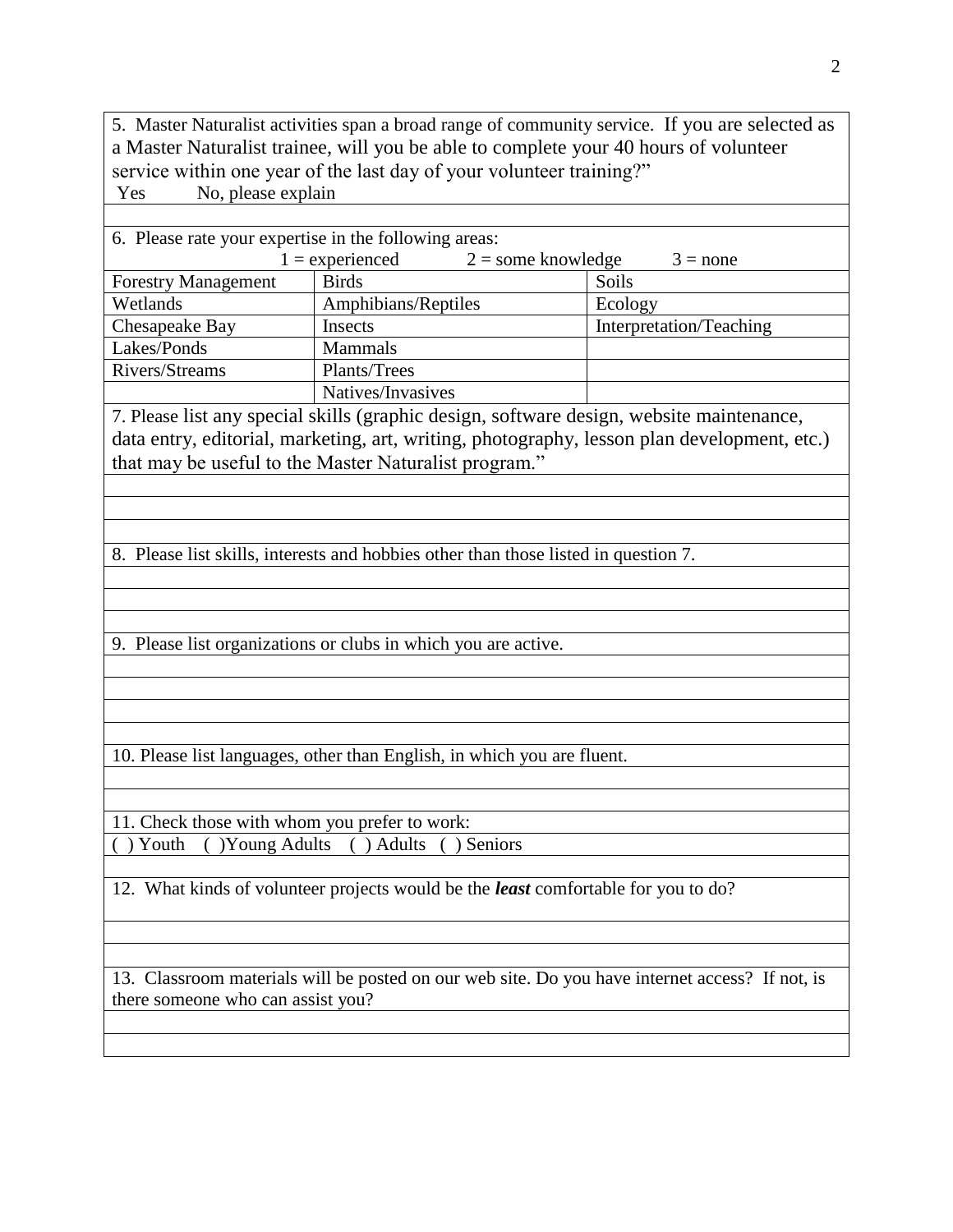## **Work experience** (List most recent experience first)

| Employer | Position or title | # of Years |
|----------|-------------------|------------|
|          |                   |            |
|          |                   |            |
|          |                   |            |
|          |                   |            |
|          |                   |            |
|          |                   |            |

## **Background:**

If you have special needs that we would need to plan for, please let us know:

Have you ever been convicted of, pled nolo contender (no contest) to, or received a deferred or suspended sentence for a crime more serious than a parking or speeding offense in this or any other state, territory, or country? \_\_\_\_\_\_ No \_\_\_\_\_ Yes

If yes, please give date, nature of offense, and disposition: \_\_\_\_\_\_\_\_\_\_\_\_

(A criminal record will not necessarily prevent an applicant from being a Maryland Master Naturalist; a criminal record will be considered as it relates to specifics of the volunteer position for which you are applying. Give all the facts so that a decision can be made.)

## **References:**

List **three** people who have definite knowledge of your character and skills. Complete addresses are required. Do not list family members.

Name (1)

Phone:

Name (2)

Phone:

Name (3)

Phone:

I authorize the Maryland Master Naturalist Program Facilitator to request and receive any background information about or concerning me, including, but not limited to my Criminal History. I also authorize the Maryland Master Naturalist Program Facilitator to contact the listed references and to verify the information provided. I understand that misrepresentation or omission of facts requested is cause for non-appointment or dismissal as a volunteer. If appointed as a volunteer, I agree to abide by the philosophies and policies of the Host Site, as well as the Maryland Master Naturalist Program and to fulfill the volunteer responsibilities to the best of my ability.